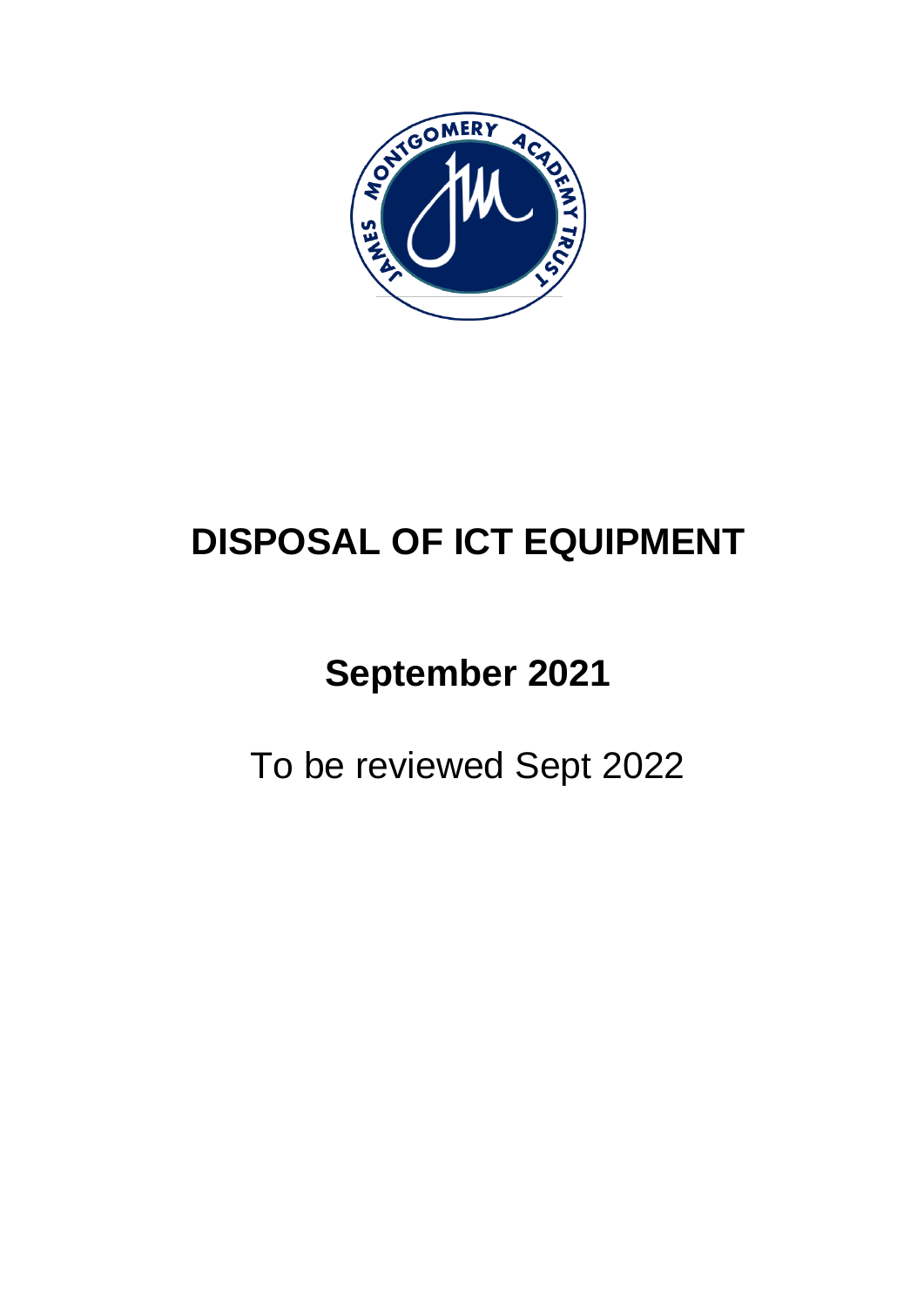### **INTRODUCTION**

James Montgomery Academy Trust (hereafter referred to as JMAT) understands the importance of correctly disposing redundant ICT equipment to ensure safe removal of hazardous substances and sensitive data.

### **LEGAL FRAMEWORK**

As part of the European Union Waste Electrical and Electronic Equipment (WEEE) Directive (2003) and existing waste management legislation, including the Duty of Care and Hazardous Waste Regulations, JMAT recognises their environmental responsibilities.

ICT equipment is built using a number of hazardous materials such as lead, cadmium and mercury. Disposal poses a real threat of pollution to our water, air and land. Some components are also made using various materials including precious metals which is important to reclaim.

The General Data Protection Regulations (2018), protects the use of personal data and ensures that those who are authorised to use it keep it private and secure. Please see the JMAT's Data Protection policy for further details. Under the GDPR (2018) it is the school's responsibility to remove any personal data stored on the hard drives of computers.

### **PROCEDURES**

In order to adhere to the GDPR (2018) any computers, or storage media, that may have held personal or confidential data must have their hard drives 'formatted' either before, or as part of the disposal process. It is not sufficient enough to safeguard information from being recovered by deleting data from computer equipment, specialist software may need to be used if necessary.

JMAT understands the importance of ensuring sufficient removal of personalised data, confidential data or any other data associated with the GDPR (2018) from the disc or memory of the ICT equipment. This also includes deletion of data from any other computer media disposed with the ICT equipment (e.g. CDs).

The ICT support department must be informed of an item that requires disposal of so they may check that the item is out of warranty, fully depreciated and not leased. If the item has been purchased under a lease agreement the ICT support department will liaise with the Finance Department regarding its disposal.

The disposal of ICT equipment may require approval from the governing body prior to disposal.

All ICT equipment marked for disposal is kept in a central place within the school or the JMAT ICT office in Ellis House. Once a critical mass of redundant equipment is reached, disposal takes place. The disposal (including proper destruction of data) of all JMAT ICT equipment is outsourced to a specialist company, Enviroelectronics (Doncaster) which is certified for this type of work.

#### **Documentation and Audit Trails**

JMAT maintains a comprehensive inventory of its ICT equipment, software and resources. When items of equipment are disposed of it will be recorded against its inventory record.